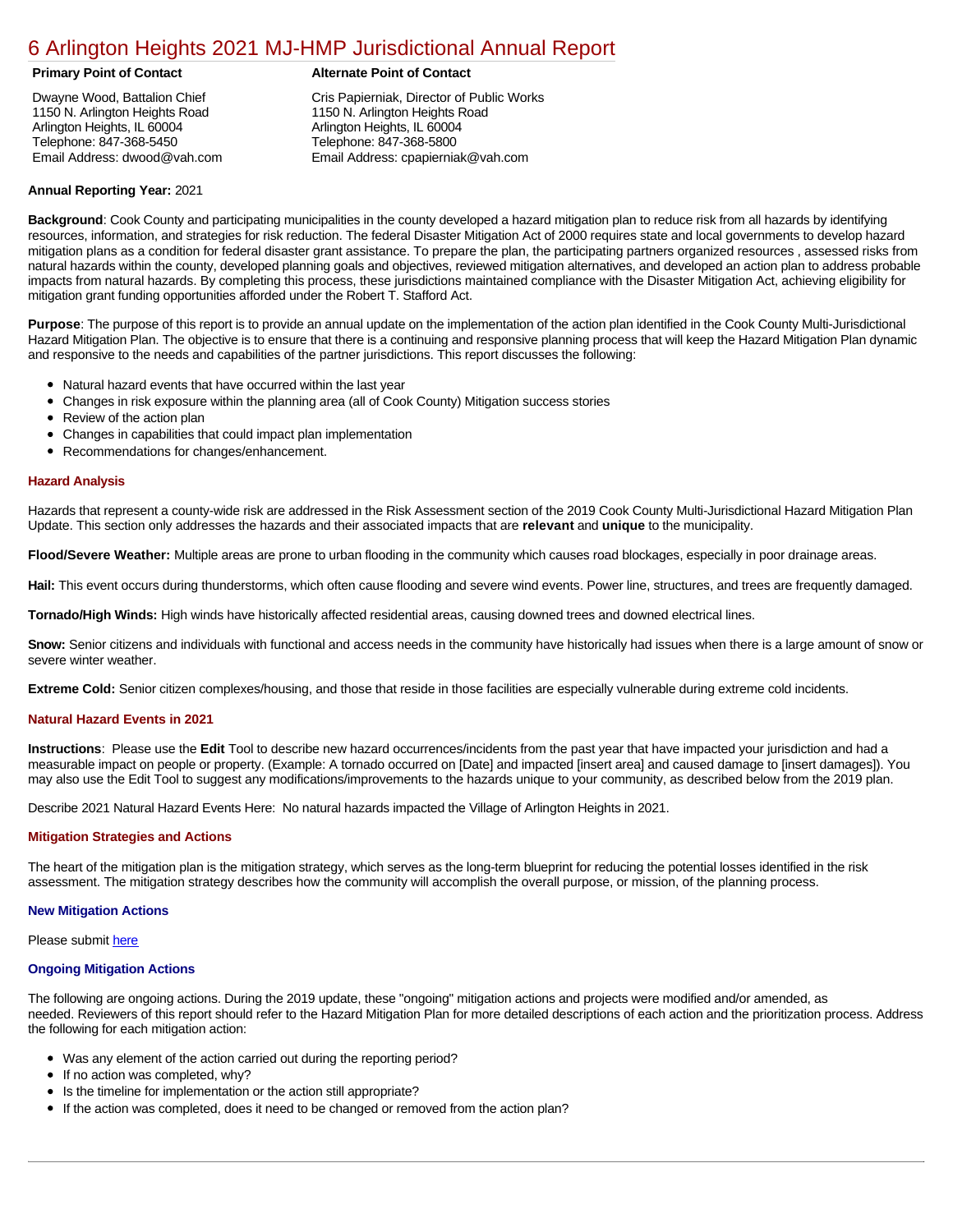| TABLE: HAZARD MITIGATION ACTION PLAN MATRIX                                                                                                                                                                             |             |                                                   |                                                             |                                                                                         |                                                                                                      |                                                                                                                                                  |                                        |                                                                                                                                                  |
|-------------------------------------------------------------------------------------------------------------------------------------------------------------------------------------------------------------------------|-------------|---------------------------------------------------|-------------------------------------------------------------|-----------------------------------------------------------------------------------------|------------------------------------------------------------------------------------------------------|--------------------------------------------------------------------------------------------------------------------------------------------------|----------------------------------------|--------------------------------------------------------------------------------------------------------------------------------------------------|
| <b>Completion status legend:</b><br>$o$ = Action Ongoing toward Completion<br>$N = New$<br>$R =$ Want Removed from Annex<br>$C = Project Completed$<br>$X = No$ Action Taken                                            |             |                                                   |                                                             |                                                                                         |                                                                                                      |                                                                                                                                                  |                                        |                                                                                                                                                  |
| 2021 Status                                                                                                                                                                                                             | 2020 Status | 2019 Status                                       | <b>Hazards</b><br><b>Mitigated</b>                          | <b>Objectives</b><br>Met                                                                | <b>Lead Agencies</b>                                                                                 | <b>Estimated</b><br>Cost                                                                                                                         | Sources of<br><b>Funding</b>           | <b>Timeline/Projected</b><br><b>Completion Date</b><br>(a)                                                                                       |
|                                                                                                                                                                                                                         |             |                                                   |                                                             |                                                                                         |                                                                                                      | Action A2.1—Construction & maintenance of the Lake Arlington retention & Wilke Rd. detention basins and the Weller Creek flood control projects. |                                        |                                                                                                                                                  |
| <b>Status Description:</b>                                                                                                                                                                                              |             |                                                   |                                                             |                                                                                         |                                                                                                      |                                                                                                                                                  |                                        |                                                                                                                                                  |
|                                                                                                                                                                                                                         |             | 2020: Completed. This is not an ongoing project.  |                                                             |                                                                                         |                                                                                                      |                                                                                                                                                  |                                        |                                                                                                                                                  |
|                                                                                                                                                                                                                         |             | Completed                                         | Urban Flooding                                              | 1, 2, 9, 10, 13                                                                         | <b>Public Works</b><br>Dept.                                                                         | \$140,000,000;<br>High                                                                                                                           | Grants, Bonds<br>& CIP                 | Long Term                                                                                                                                        |
|                                                                                                                                                                                                                         |             |                                                   |                                                             | <b>Action A2.2—Construction of rear yard storm sewers in chronic flood prone areas.</b> |                                                                                                      |                                                                                                                                                  |                                        |                                                                                                                                                  |
| <b>Status Description:</b>                                                                                                                                                                                              |             |                                                   |                                                             |                                                                                         |                                                                                                      |                                                                                                                                                  |                                        |                                                                                                                                                  |
|                                                                                                                                                                                                                         |             |                                                   | 2020: 2020 Program was cancelled due to the COVID pandemic. |                                                                                         |                                                                                                      |                                                                                                                                                  |                                        |                                                                                                                                                  |
| O                                                                                                                                                                                                                       |             | Ongoing                                           | Urban Flooding                                              | 1, 2, 9, 10, 13                                                                         | Public<br>Works Dept.                                                                                | \$800,000; High                                                                                                                                  | II. Dept. of<br>Commerce<br>grant, CIP | Long Term                                                                                                                                        |
|                                                                                                                                                                                                                         |             |                                                   |                                                             |                                                                                         |                                                                                                      | Action A2.3—Implementation of a rebate program to help owners of older homes install overhead sewers or install a sewer back up system.          |                                        |                                                                                                                                                  |
|                                                                                                                                                                                                                         |             | <b>Status Description: We helped 15 residents</b> |                                                             |                                                                                         |                                                                                                      |                                                                                                                                                  |                                        |                                                                                                                                                  |
|                                                                                                                                                                                                                         |             | 2020: The program was implemented and is ongoing. |                                                             |                                                                                         |                                                                                                      |                                                                                                                                                  |                                        |                                                                                                                                                  |
| $\mathsf O$                                                                                                                                                                                                             |             | Ongoing                                           | Urban Flooding                                              | 1, 2, 6, 8, 9, 10,<br>13                                                                | Public<br>Works Dept.                                                                                | \$725,000;<br>Medium                                                                                                                             | <b>CIP</b>                             | Long Term                                                                                                                                        |
| older part of the village.                                                                                                                                                                                              |             |                                                   |                                                             |                                                                                         |                                                                                                      |                                                                                                                                                  |                                        | Action A2.4—Commission two studies, one regarding areas of chronic flooding and a second regarding a combined Storm/Sanitary sewer system in the |
| <b>Status Description:</b>                                                                                                                                                                                              |             |                                                   |                                                             |                                                                                         |                                                                                                      |                                                                                                                                                  |                                        |                                                                                                                                                  |
| 2020: Completed.                                                                                                                                                                                                        |             |                                                   |                                                             |                                                                                         |                                                                                                      |                                                                                                                                                  |                                        |                                                                                                                                                  |
|                                                                                                                                                                                                                         |             | Completed                                         | <b>Urban Flooding</b>                                       | 1, 2, 6, 8, 9, 10,<br>13                                                                | <b>Public Works</b><br>Dept.                                                                         | \$200,000; Low                                                                                                                                   | <b>CIP</b>                             | Short Term and<br>Ongoing                                                                                                                        |
| Action A2.5—Implement recommendations from studies mentioned in Action A2.4.                                                                                                                                            |             |                                                   |                                                             |                                                                                         |                                                                                                      |                                                                                                                                                  |                                        |                                                                                                                                                  |
| <b>Status Description:</b><br>2020: Two projects were completed in 2019. The 2020 projects were cancelled due to the COVID pandemic.                                                                                    |             |                                                   |                                                             |                                                                                         |                                                                                                      |                                                                                                                                                  |                                        |                                                                                                                                                  |
|                                                                                                                                                                                                                         |             |                                                   |                                                             |                                                                                         |                                                                                                      |                                                                                                                                                  |                                        |                                                                                                                                                  |
| $\circ$                                                                                                                                                                                                                 |             | Ongoing                                           | Urban Flooding                                              | 1, 2, 6, 8, 9, 10,<br>13                                                                | Public<br>Works Dept.                                                                                | Study due by<br>June 2014;<br>Medium                                                                                                             | <b>CIP</b>                             | Long Term                                                                                                                                        |
|                                                                                                                                                                                                                         |             |                                                   |                                                             |                                                                                         | Action A2.6—Print & distribute the 2014 Arlington Heights Multi-Hazard Emergency Preparedness Guide. |                                                                                                                                                  |                                        |                                                                                                                                                  |
| <b>Status Description:</b>                                                                                                                                                                                              |             |                                                   |                                                             |                                                                                         |                                                                                                      |                                                                                                                                                  |                                        |                                                                                                                                                  |
| 2020: Completed.                                                                                                                                                                                                        |             |                                                   |                                                             |                                                                                         |                                                                                                      |                                                                                                                                                  |                                        |                                                                                                                                                  |
|                                                                                                                                                                                                                         |             | Completed                                         | All                                                         | 1, 6, 8, 11, 13                                                                         | Emergency<br>Management                                                                              | \$10,000; Low                                                                                                                                    | <b>General Fund</b>                    | Completed                                                                                                                                        |
|                                                                                                                                                                                                                         |             |                                                   |                                                             | Action A2.7-Update, bi-annually, the Arlington Heights Emergency Operations Plan.       |                                                                                                      |                                                                                                                                                  |                                        |                                                                                                                                                  |
| <b>Status Description:</b>                                                                                                                                                                                              |             |                                                   |                                                             |                                                                                         |                                                                                                      |                                                                                                                                                  |                                        |                                                                                                                                                  |
| EOP updated June 2021                                                                                                                                                                                                   |             |                                                   |                                                             |                                                                                         |                                                                                                      |                                                                                                                                                  |                                        |                                                                                                                                                  |
| $\circ$                                                                                                                                                                                                                 |             | Ongoing                                           | All                                                         | 1, 4, 5, 6, 8                                                                           | Emergency<br>Management                                                                              | \$1,000; Low                                                                                                                                     | <b>General Fund</b>                    | <b>Short Term</b>                                                                                                                                |
|                                                                                                                                                                                                                         |             |                                                   |                                                             | Action A2.8—Continue to improve and maintain the Everbridge Mass Notification System.   |                                                                                                      |                                                                                                                                                  |                                        |                                                                                                                                                  |
| <b>Status Description:</b>                                                                                                                                                                                              |             |                                                   |                                                             |                                                                                         |                                                                                                      |                                                                                                                                                  |                                        |                                                                                                                                                  |
| Both Police and Fire are regularly using Everbridge and becoming more familiar with it.                                                                                                                                 |             |                                                   |                                                             |                                                                                         |                                                                                                      |                                                                                                                                                  |                                        |                                                                                                                                                  |
| O                                                                                                                                                                                                                       |             | Ongoing                                           | All                                                         | 1, 5, 6, 8, 11,<br>12                                                                   | Admin.                                                                                               | \$112,000; Low                                                                                                                                   | <b>General Fund</b><br>& 911 budget    | Short Term and<br>Ongoing                                                                                                                        |
| Action A2.9—Where appropriate, support retrofitting, purchase, or relocation of structures in hazard-prone areas to prevent future structure damage. Give<br>priority to properties with exposure to repetitive losses. |             |                                                   |                                                             |                                                                                         |                                                                                                      |                                                                                                                                                  |                                        |                                                                                                                                                  |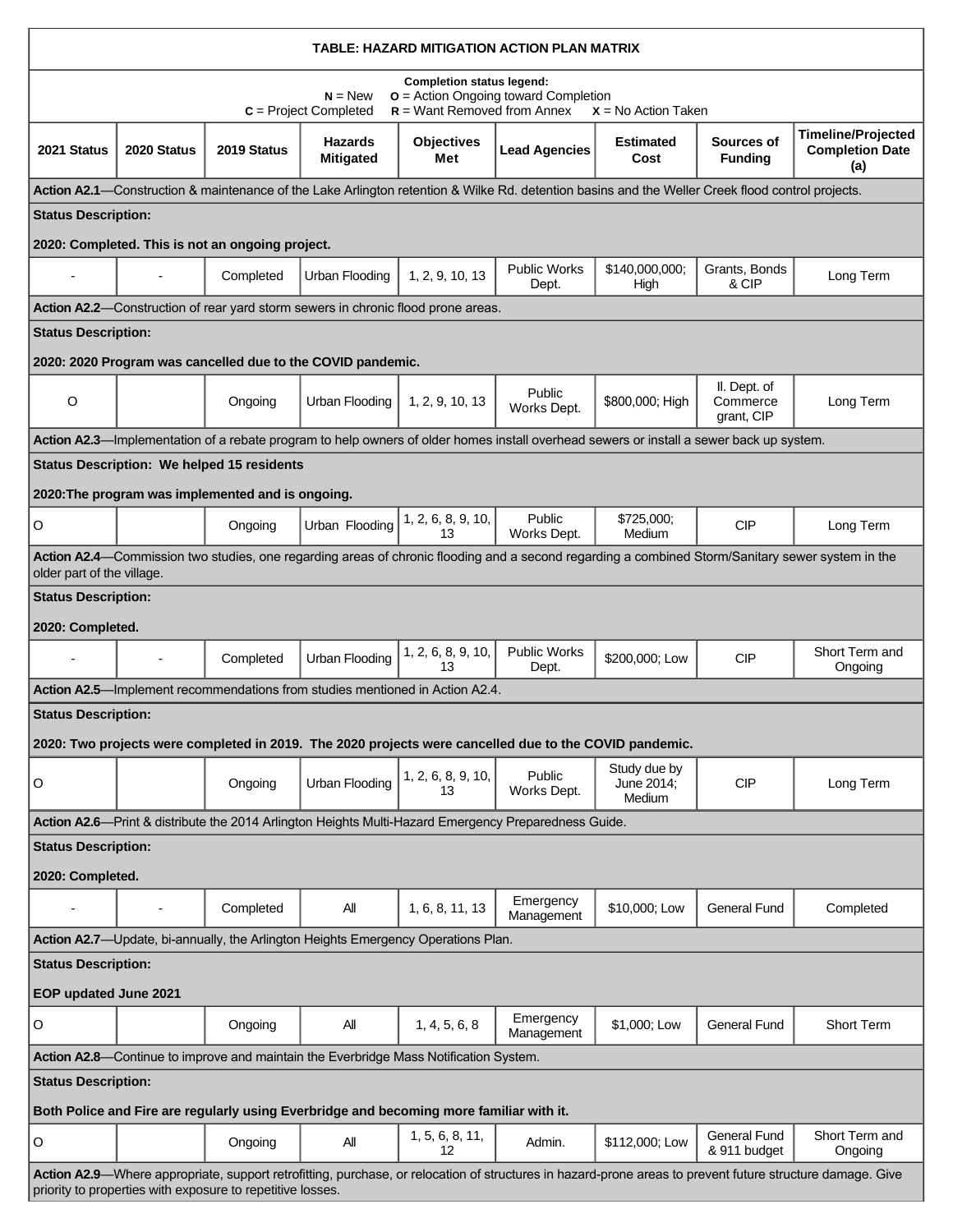| <b>Status Description:</b>                                                                                                     |                                            |            |                                                                                                                                            |                                 |                                                                                                          |                                                                                                                                              |                                                                    |                                                                                                                                                        |
|--------------------------------------------------------------------------------------------------------------------------------|--------------------------------------------|------------|--------------------------------------------------------------------------------------------------------------------------------------------|---------------------------------|----------------------------------------------------------------------------------------------------------|----------------------------------------------------------------------------------------------------------------------------------------------|--------------------------------------------------------------------|--------------------------------------------------------------------------------------------------------------------------------------------------------|
| O                                                                                                                              |                                            | Ongoing    | All                                                                                                                                        | 7, 13                           | Village of<br>Arlington<br>Heights                                                                       | High                                                                                                                                         | <b>FEMA Hazard</b><br>Mitigation<br>Grants                         | Long-Term<br>(depending on<br>funding)                                                                                                                 |
|                                                                                                                                |                                            |            | Action A2.10—Continue to support the countywide actions identified in this plan.                                                           |                                 |                                                                                                          |                                                                                                                                              |                                                                    |                                                                                                                                                        |
| <b>Status Description:</b>                                                                                                     |                                            |            |                                                                                                                                            |                                 |                                                                                                          |                                                                                                                                              |                                                                    |                                                                                                                                                        |
| O                                                                                                                              |                                            | Ongoing    | All                                                                                                                                        | All                             | Village of<br>Arlington<br>Heights                                                                       | Low                                                                                                                                          | <b>General Fund</b>                                                | Short- and long-term                                                                                                                                   |
|                                                                                                                                |                                            |            | Action A2.11—Actively participate in the plan maintenance strategy identified in this plan.                                                |                                 |                                                                                                          |                                                                                                                                              |                                                                    |                                                                                                                                                        |
| <b>Status Description:</b>                                                                                                     |                                            |            |                                                                                                                                            |                                 |                                                                                                          |                                                                                                                                              |                                                                    |                                                                                                                                                        |
| O                                                                                                                              |                                            | Ongoing    | All                                                                                                                                        | 3, 4, 6                         | DHSEM, Village<br>of Arlington<br>Heights                                                                | Low                                                                                                                                          | <b>General Fund</b>                                                | Short-term                                                                                                                                             |
|                                                                                                                                |                                            |            |                                                                                                                                            |                                 |                                                                                                          | Action A2.12—Consider participation in incentive-based programs such as the Community Rating System, Tree City, and StormReady.              |                                                                    |                                                                                                                                                        |
|                                                                                                                                |                                            |            | Status Description: Scheduling Stormready training for spring 2022                                                                         |                                 |                                                                                                          |                                                                                                                                              |                                                                    |                                                                                                                                                        |
| O                                                                                                                              |                                            | Ongoing    | All                                                                                                                                        | 3, 4, 5, 6, 7, 9,<br>10, 11, 13 | Village of<br>Arlington<br>Heights                                                                       | Low                                                                                                                                          | <b>General Fund</b>                                                | Long-term                                                                                                                                              |
|                                                                                                                                |                                            |            | public assistance and information on floodplain requirements and impacts.                                                                  |                                 |                                                                                                          | Action A2.13—Maintain good standing under the National Flood Insurance Program by implementing programs that meet or exceed the minimum NFIP |                                                                    | requirements. Such programs include enforcing an adopted flood damage prevention ordinance, participating in floodplain mapping updates, and providing |
| <b>Status Description:</b>                                                                                                     |                                            |            |                                                                                                                                            |                                 |                                                                                                          |                                                                                                                                              |                                                                    |                                                                                                                                                        |
| X                                                                                                                              |                                            | Ongoing    | Flooding                                                                                                                                   | 4, 6, 9                         | Village of<br>Arlington<br>Heights                                                                       | Low                                                                                                                                          | <b>General Fund</b>                                                | Short-term and<br>ongoing                                                                                                                              |
|                                                                                                                                |                                            |            |                                                                                                                                            |                                 | Action A2.14—Where feasible, implement a program to record high water marks following high-water events. |                                                                                                                                              |                                                                    |                                                                                                                                                        |
| <b>Status Description:</b>                                                                                                     |                                            |            |                                                                                                                                            |                                 |                                                                                                          |                                                                                                                                              |                                                                    |                                                                                                                                                        |
| O                                                                                                                              |                                            | Ongoing    | Flooding,<br>Severe<br>Weather                                                                                                             | 3, 6, 9                         | Village of<br>Arlington<br>Heights                                                                       | Medium                                                                                                                                       | General Fund:<br><b>FEMA Grant</b><br>Funds (Public<br>Assistance) | Long-term                                                                                                                                              |
| Action A2.15—Integrate hazard mitigation plan into other plans, programs, or resources that dictate land use or redevelopment. |                                            |            |                                                                                                                                            |                                 |                                                                                                          |                                                                                                                                              |                                                                    |                                                                                                                                                        |
| <b>Status Description:</b>                                                                                                     |                                            |            |                                                                                                                                            |                                 |                                                                                                          |                                                                                                                                              |                                                                    |                                                                                                                                                        |
| O                                                                                                                              |                                            | Ongoing    | All                                                                                                                                        | 3, 4, 6, 10, 13                 | Arlington<br>Heights<br>Planning,<br>Engineering &<br>Community<br>Development<br>Departments            | Low                                                                                                                                          | <b>General Fund</b>                                                | Short-term                                                                                                                                             |
|                                                                                                                                |                                            |            |                                                                                                                                            |                                 |                                                                                                          | Action A2.16—Increase combined sewer system capacity by installing larger pipes and parallel pipes to mitigate basement backups.             |                                                                    |                                                                                                                                                        |
|                                                                                                                                |                                            |            |                                                                                                                                            |                                 |                                                                                                          | Status Description: Complete cypress basin in 2020 and Greenbrier project in 2021. Next working on the Arlington and Hintz Rd project.       |                                                                    |                                                                                                                                                        |
| O                                                                                                                              |                                            | <b>New</b> | Flooding                                                                                                                                   | 2, 9                            | Village of<br>Arlington<br>Heights                                                                       | \$15,200,000;<br>Medium                                                                                                                      | Local                                                              | 2023                                                                                                                                                   |
|                                                                                                                                |                                            |            | Action A2.17-Replace emergency generator to increase the Village's resiliency.                                                             |                                 |                                                                                                          |                                                                                                                                              |                                                                    |                                                                                                                                                        |
|                                                                                                                                | <b>Status Description: Checking status</b> |            |                                                                                                                                            |                                 |                                                                                                          |                                                                                                                                              |                                                                    |                                                                                                                                                        |
| O                                                                                                                              |                                            | New        | Earthquake,<br>Lightning, Hail,<br>High Wind,<br>Snow, Blizzard,<br>Extreme Cold,<br>Ice Storms,<br>Tornado,<br>Widespread<br>Power Outage | 2, 9                            | Village of<br>Arlington<br>Heights                                                                       | \$1,000,000;<br>Medium                                                                                                                       | Local                                                              | 2021                                                                                                                                                   |
|                                                                                                                                |                                            |            | Action A2.18-Develop Permeable Parking Lot Pavers and a Bio-infiltration Basin.                                                            |                                 |                                                                                                          |                                                                                                                                              |                                                                    |                                                                                                                                                        |
| <b>Status Description:</b>                                                                                                     |                                            |            |                                                                                                                                            |                                 |                                                                                                          |                                                                                                                                              |                                                                    |                                                                                                                                                        |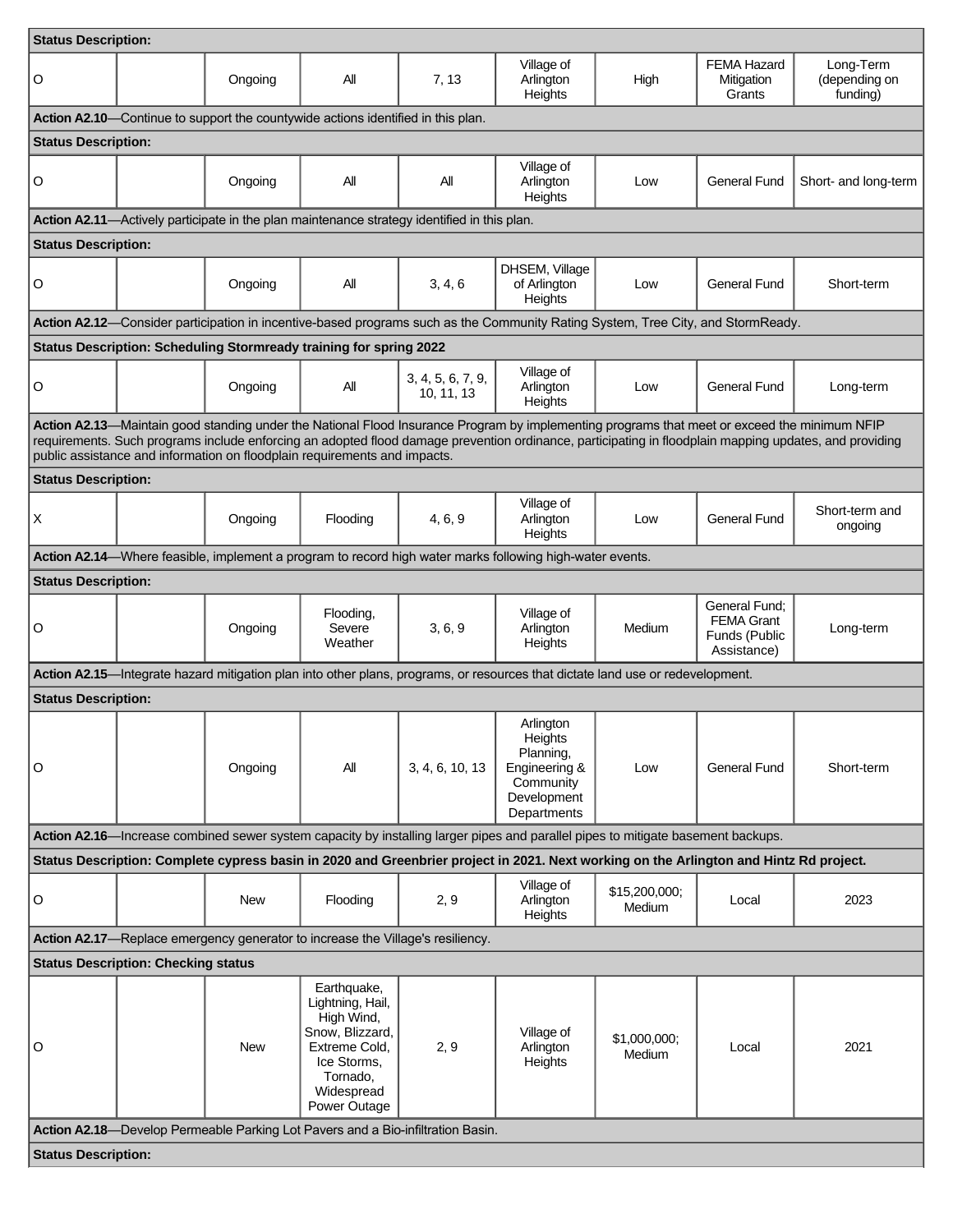|                                                                                                                                                                                          |                                                                                       | Completed                                                  | Flooding                             | 1, 2, 8, 9 | Village of<br>Arlington<br><b>Heights</b> | \$1,515,000<br>High | Local, MWRD<br>(23.6%) | Completed     |
|------------------------------------------------------------------------------------------------------------------------------------------------------------------------------------------|---------------------------------------------------------------------------------------|------------------------------------------------------------|--------------------------------------|------------|-------------------------------------------|---------------------|------------------------|---------------|
|                                                                                                                                                                                          | Action A2.19-Install Relief Sewers to Mitigate Basement Backups in Arlington Heights. |                                                            |                                      |            |                                           |                     |                        |               |
| <b>Status Description:</b>                                                                                                                                                               |                                                                                       |                                                            |                                      |            |                                           |                     |                        |               |
| $\circ$                                                                                                                                                                                  |                                                                                       | <b>New</b>                                                 | Flooding                             | 2, 9       | <b>MWRD</b>                               | \$1,800,000         | MWRD, TBD              | <b>TBD</b>    |
|                                                                                                                                                                                          |                                                                                       | Action A2.20-Berkley/Hintz Strom water improvement project |                                      |            |                                           |                     |                        |               |
| <b>Status Description:</b>                                                                                                                                                               |                                                                                       |                                                            |                                      |            |                                           |                     |                        |               |
| l N                                                                                                                                                                                      |                                                                                       |                                                            | Flood                                | 1, 2, 4    | Village of<br>Arlington<br>Heights        | \$5.5 million       | local funds            | November 2022 |
| <b>Action A2.21</b> —Review and update building codes                                                                                                                                    |                                                                                       |                                                            |                                      |            |                                           |                     |                        |               |
| <b>Status Description:</b>                                                                                                                                                               |                                                                                       |                                                            |                                      |            |                                           |                     |                        |               |
| l N                                                                                                                                                                                      |                                                                                       |                                                            | Flood, Extreme<br>Heat, High<br>Wind | 2,6        | Building and<br>Life Safety               |                     | local funds            | Ongoing       |
| (a) Ongoing indicates continuation of an action that is already in place. Short-term indicates implementation within five years. Long-term indicates<br>implementation after five years. |                                                                                       |                                                            |                                      |            |                                           |                     |                        |               |

**Mitigation Success Stories:** Examples of mitigation success stories include, but are not limited to: received a Grant, completed a major mitigation project, etc.

2020: Cypress retention basin - Mitigation of flooding from the residential area. New storm water pipes and a retention basin was dug to hold storm water on a temporary basis. [Cypress Detention Basin Projects - Village of Arlington Heights \(vah.com\)](https://vah.com/our_community/archived_news/cypress_detention_basin_projects)

2021: Greenbriar storm water plan - the expansion of Happiness Park detention to mitigate flooding in the residential area. The project include new storm water pipes, new water mains and services. New gas lines and services were also install by the locate utility. [PowerPoint Presentation \(vah.com\)](https://www.vah.com/common/pages/DisplayFile.aspx?itemId=17478566)

Future Needs: Examples of future needs include, but are not limited to: receiving training to better understand the mitigation grant application process, studies that may be needed to better understand hazards/risks, etc.

Training on the NFIP.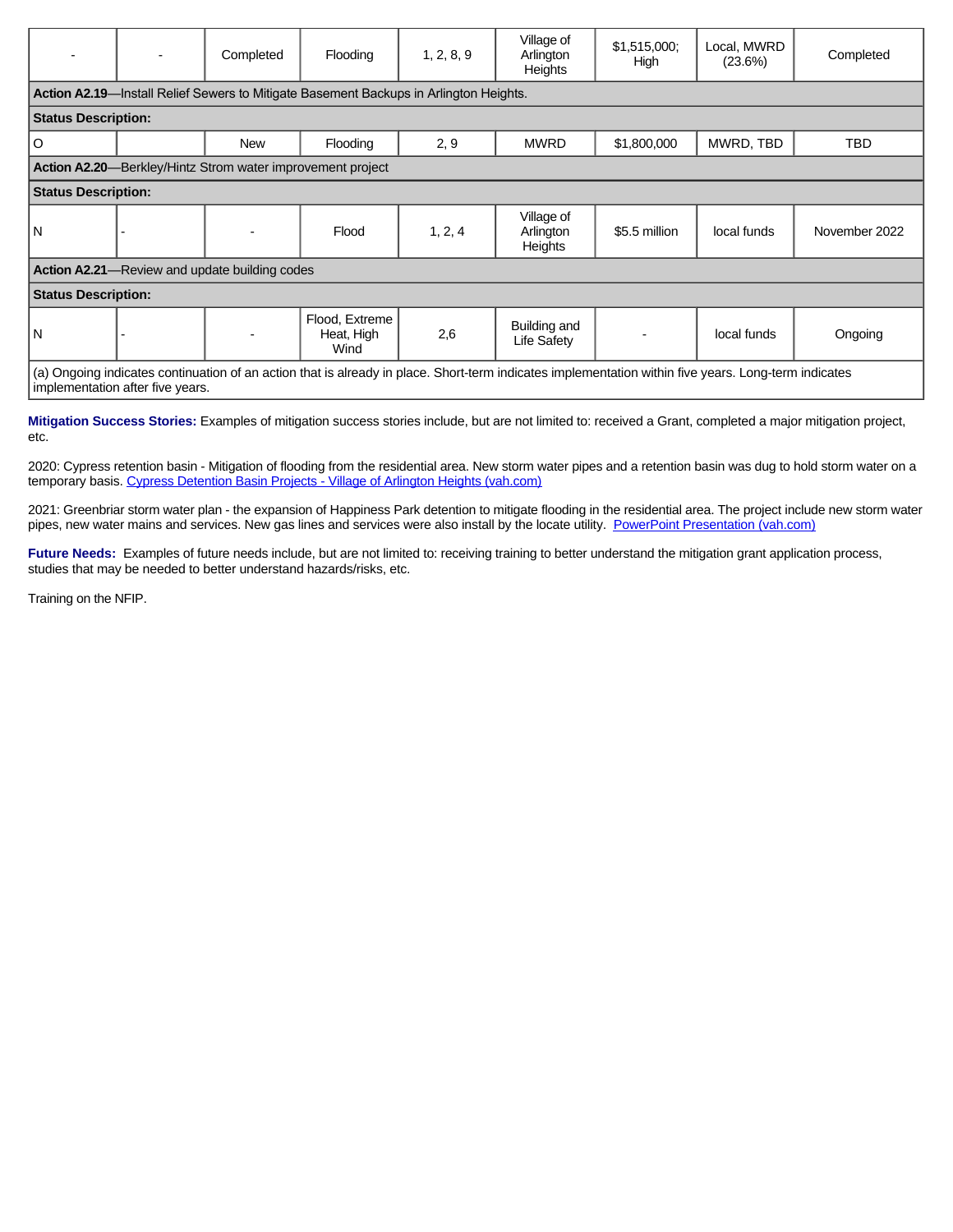# [6.1 Action A2.20](https://arlington.isc-cemp.com/Cemp/Details?id=8335479)

| <b>Mitigation Action</b>                                | Berkley/Hintz Strom water improvement project                                                                                                                                                                                                                                                                                                                                                    |
|---------------------------------------------------------|--------------------------------------------------------------------------------------------------------------------------------------------------------------------------------------------------------------------------------------------------------------------------------------------------------------------------------------------------------------------------------------------------|
| Year Initiated                                          | 2021                                                                                                                                                                                                                                                                                                                                                                                             |
| <b>Applicable Jurisdiction</b>                          | Village of Arlington Heights                                                                                                                                                                                                                                                                                                                                                                     |
| <b>Lead Agency/Organization</b>                         | Village of Arlington Heights                                                                                                                                                                                                                                                                                                                                                                     |
| <b>Supporting Agencies/Organizations</b>                |                                                                                                                                                                                                                                                                                                                                                                                                  |
| Applicable Goal                                         | Develop and implement sustainable, cost-effective, and environmentally sound risk-reduction<br>٠<br>(mitigation) projects.<br>Protect the lives, health, safety, and property of the citizens of Cook County from the impacts of<br>٠<br>natural hazards.<br>Involve stakeholders to enhance the local capacity to mitigate, prepare for, and respond to the impacts<br>٠<br>of natural hazards. |
| <b>Potential Funding Source</b>                         | Local Funds                                                                                                                                                                                                                                                                                                                                                                                      |
| <b>Estimated Cost</b>                                   | \$5.5 million                                                                                                                                                                                                                                                                                                                                                                                    |
| <b>Benefits (loss avoided)</b>                          | Mitigate Flooding and Property Loss                                                                                                                                                                                                                                                                                                                                                              |
| <b>Projected Completion Date</b>                        | November 2022                                                                                                                                                                                                                                                                                                                                                                                    |
| Priority and Level of Importance (Low,<br>Medium, High) | High Priority                                                                                                                                                                                                                                                                                                                                                                                    |
| Benefit Analysis (Low, Medium, High)                    | High—Project will provide an immediate reduction of risk exposure for life and property.                                                                                                                                                                                                                                                                                                         |
| Cost Analysis (Low, Medium, High)                       | Low—The project could be funded under the existing budget. The project is part of or can be part of an<br>ongoing existing program.                                                                                                                                                                                                                                                              |
| <b>Actual Completion Date</b>                           |                                                                                                                                                                                                                                                                                                                                                                                                  |

| Recommended Mitigation Action/Implementation Plan and Project Description |               |                 |  |  |  |
|---------------------------------------------------------------------------|---------------|-----------------|--|--|--|
| Action/Implementation Plan<br>and Project Description:                    |               |                 |  |  |  |
| <b>Mitigation Action and Project Maintenance</b>                          |               |                 |  |  |  |
| Year                                                                      | <b>Status</b> | <b>Comments</b> |  |  |  |
| 2019                                                                      |               |                 |  |  |  |
| 2020                                                                      |               |                 |  |  |  |
| 2021                                                                      | <b>New</b>    |                 |  |  |  |
| 2022                                                                      |               |                 |  |  |  |
| 2023                                                                      |               |                 |  |  |  |

|         | <b>Mitigated Hazards</b>                       |
|---------|------------------------------------------------|
|         | All Hazards                                    |
|         | Dam/Levee Failure                              |
|         | Drought                                        |
|         | Earthquake                                     |
| $\sf X$ | Flood                                          |
|         | Extreme Heat                                   |
|         | Lightning                                      |
|         | Hail                                           |
|         | ∥Fog                                           |
|         | High Wind                                      |
|         | Snow                                           |
|         | Blizzard                                       |
|         | Extreme Cold                                   |
|         | Ice Storms                                     |
|         | Tornado                                        |
|         | Epidemic or pandemic                           |
|         | Nuclear Power Plant Incident                   |
|         | Widespread Power Outage                        |
|         | Coastal Erosion                                |
|         | Secondary Impacts from Mass Influx of Evacuees |
|         | Hazardous Materials Incident                   |